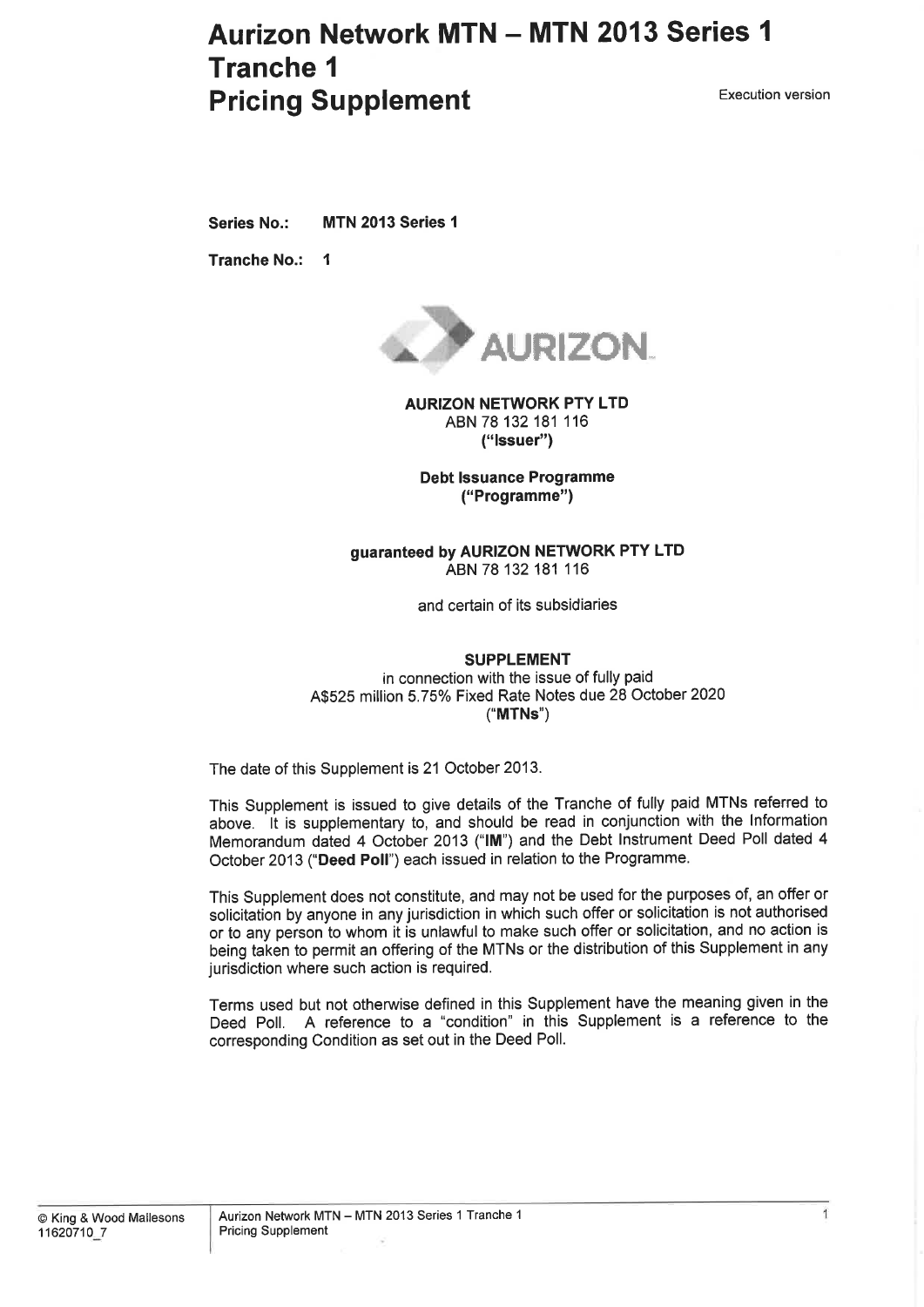### **TERMS**

The terms of the Tranche of MTNs are as follows

| The Issuer and such subsidiaries of the<br>Guarantors:<br>Issuer as have acceded to and are<br>Guarantors under the Guarantee (as<br>defined below) from time to time (there<br>being no such subsidiaries as at the date<br>of this Supplement).<br>The guarantee and indemnity granted by<br>Guarantee:<br>certain subsidiaries<br>the Issuer and<br>pursuant to the deed poll titled "Deed Poll<br>Indemnity" dated<br>Guarantee and<br>-4<br>The Guarantee<br>October 2013.<br><b>is</b><br>supplementary to, and should be read in<br>conjunction with the IM and the Deed<br>Poll.<br>Australia and New Zealand Banking<br>Dealer(s):<br><b>Group Limited</b><br>UBS AG, Australia Branch<br>Merrill Lynch (Australia) Futures Limited.<br>Inside Australia.<br>Place of initial offering:<br><b>BTA Institutional Services Australia</b><br><b>Issuing Agent and Paying Agent:</b><br>Limited.<br><b>BTA Institutional Services Australia</b><br><b>Calculation Agent:</b><br>Limited.<br>Not Applicable.<br><b>Additional Paying Agents:</b><br>Australia<br>Institutional<br>Services<br>BTA<br>Registrar:<br>Limited. |
|---------------------------------------------------------------------------------------------------------------------------------------------------------------------------------------------------------------------------------------------------------------------------------------------------------------------------------------------------------------------------------------------------------------------------------------------------------------------------------------------------------------------------------------------------------------------------------------------------------------------------------------------------------------------------------------------------------------------------------------------------------------------------------------------------------------------------------------------------------------------------------------------------------------------------------------------------------------------------------------------------------------------------------------------------------------------------------------------------------------------------------|
|                                                                                                                                                                                                                                                                                                                                                                                                                                                                                                                                                                                                                                                                                                                                                                                                                                                                                                                                                                                                                                                                                                                                 |
|                                                                                                                                                                                                                                                                                                                                                                                                                                                                                                                                                                                                                                                                                                                                                                                                                                                                                                                                                                                                                                                                                                                                 |
|                                                                                                                                                                                                                                                                                                                                                                                                                                                                                                                                                                                                                                                                                                                                                                                                                                                                                                                                                                                                                                                                                                                                 |
|                                                                                                                                                                                                                                                                                                                                                                                                                                                                                                                                                                                                                                                                                                                                                                                                                                                                                                                                                                                                                                                                                                                                 |
|                                                                                                                                                                                                                                                                                                                                                                                                                                                                                                                                                                                                                                                                                                                                                                                                                                                                                                                                                                                                                                                                                                                                 |
|                                                                                                                                                                                                                                                                                                                                                                                                                                                                                                                                                                                                                                                                                                                                                                                                                                                                                                                                                                                                                                                                                                                                 |
|                                                                                                                                                                                                                                                                                                                                                                                                                                                                                                                                                                                                                                                                                                                                                                                                                                                                                                                                                                                                                                                                                                                                 |
|                                                                                                                                                                                                                                                                                                                                                                                                                                                                                                                                                                                                                                                                                                                                                                                                                                                                                                                                                                                                                                                                                                                                 |
| Unsubordinated.<br><b>Status of the MTNs:</b>                                                                                                                                                                                                                                                                                                                                                                                                                                                                                                                                                                                                                                                                                                                                                                                                                                                                                                                                                                                                                                                                                   |
| Australian Dollars.<br>Currency:                                                                                                                                                                                                                                                                                                                                                                                                                                                                                                                                                                                                                                                                                                                                                                                                                                                                                                                                                                                                                                                                                                |
| A\$525,000,000.<br>Aggregate principal amount of Tranche:                                                                                                                                                                                                                                                                                                                                                                                                                                                                                                                                                                                                                                                                                                                                                                                                                                                                                                                                                                                                                                                                       |
| If to form a single Series with existing<br>Series, specify date on which all<br>MTNs of the Series become<br>Not Applicable.<br>fungible:                                                                                                                                                                                                                                                                                                                                                                                                                                                                                                                                                                                                                                                                                                                                                                                                                                                                                                                                                                                      |
| 28 October 2013.<br><b>Issue Date:</b>                                                                                                                                                                                                                                                                                                                                                                                                                                                                                                                                                                                                                                                                                                                                                                                                                                                                                                                                                                                                                                                                                          |
| 28 October 2020.<br><b>Maturity Date:</b>                                                                                                                                                                                                                                                                                                                                                                                                                                                                                                                                                                                                                                                                                                                                                                                                                                                                                                                                                                                                                                                                                       |
| 98.532%.<br><b>Issue Price:</b>                                                                                                                                                                                                                                                                                                                                                                                                                                                                                                                                                                                                                                                                                                                                                                                                                                                                                                                                                                                                                                                                                                 |
| Unsubordinated Fixed Rate MTN.                                                                                                                                                                                                                                                                                                                                                                                                                                                                                                                                                                                                                                                                                                                                                                                                                                                                                                                                                                                                                                                                                                  |
| Type of Debt Instrument:<br>Registered.<br>Form of Debt Instrument:                                                                                                                                                                                                                                                                                                                                                                                                                                                                                                                                                                                                                                                                                                                                                                                                                                                                                                                                                                                                                                                             |

 $\bar{\nu}$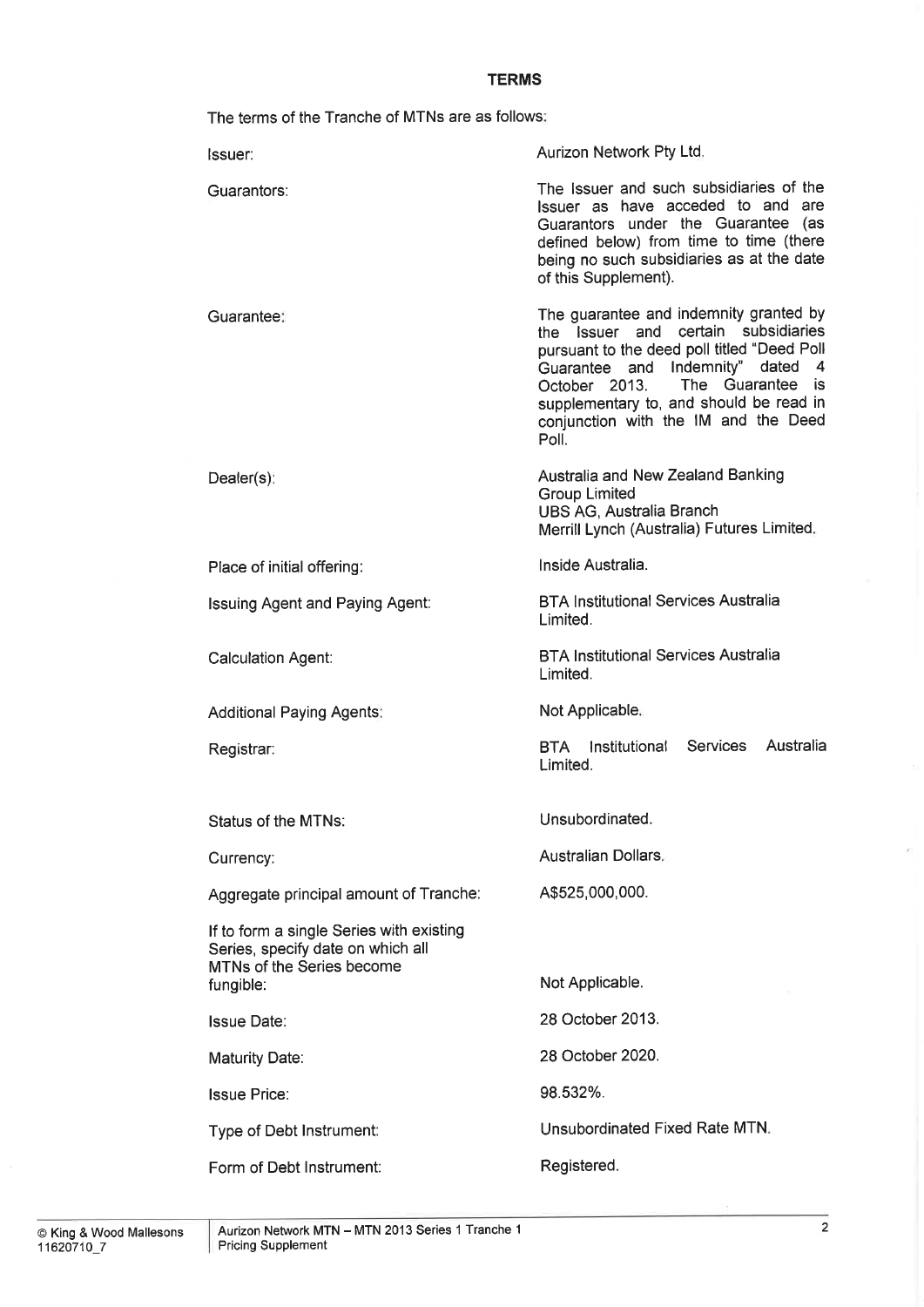Denomination(s):

Business Days:

lnterest:

A\$10,000.

Sydney

### Fixed Rate MTNs:

Condition 6 will apply

lnterest Commencement Date: Date. lssue

lnterest Payment Dates: Semi-annual; payable on 28 April and 28 October of each year, beginning on 28 April 2014 through and including the Maturity Date (or any earlier date on which all of the<br>MTNs are redeemed), subject to MTNs are redeemed), adjustment in accordance with the Following Business Day Convention.

Interest Rate: 5.75% per cent. per annum.

Fixed Coupon Amount: Not Applicable.

Business Day Convention: Following Business Day.

Day Count Fraction: RBA Bond Basis.

Not Applicable.

Not Applicable.

Not Applicable.

Not Applicable.

Applicable.

The date that is 90 days after an Early Redemption Event (Put) (as defined in the Schedule).

Minimum notice period for the exercise of the put option:

Minimum / Maximum lnterest Rate:

Early redemption at the option of MTN

Calculation Agent Obligations:

Holders (MTN Holder put):

Early Redemption Date (Put):

Default Rate:

Rounding:

Maximum notice period for the exercise of the put option

Specify any relevant conditions to exercise of put option:

Specify whether redemption at MTN Holders'option is permitted in respect of some only of the MTNs and, if so, any minimum aggregate principal amount:

Currency of payments:

90 days

60 days

As set out in the Schedule.

Not Applicable

AUD.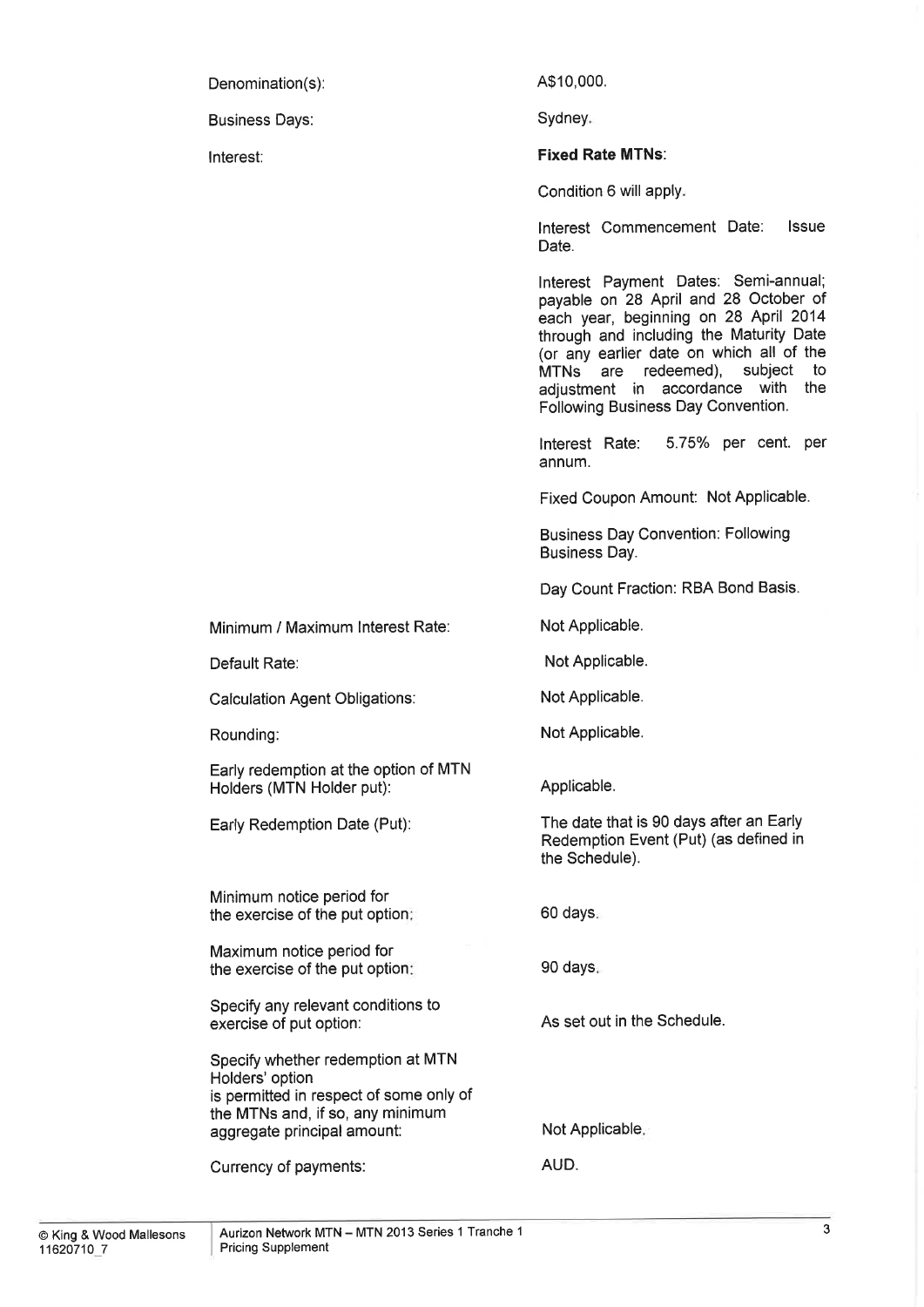| ISIN:                                | AU3CB0215119.                                                                                                                                                                                                                                                                                                                                                                    |
|--------------------------------------|----------------------------------------------------------------------------------------------------------------------------------------------------------------------------------------------------------------------------------------------------------------------------------------------------------------------------------------------------------------------------------|
| Common Code:                         | 098519688.                                                                                                                                                                                                                                                                                                                                                                       |
| <b>Clearing System:</b>              | Austraclear /Euroclear/Clearstream.                                                                                                                                                                                                                                                                                                                                              |
| Other selling restrictions:          | As provided in the IM, the MTNs will not<br>unless<br>the<br>issued<br>be<br>aggregate<br>consideration payable by each offeree is<br>at least A\$500,000 (disregarding moneys<br>lent by the offeror or its associates) or the<br>offer or invitation does not require<br>disclosure to investors in accordance with<br>Part 6D.2 of the Corporations Act 2001 of<br>Australia. |
| Australian interest withholding tax: | The issue of the MTNs is intended to<br>satisfy the public offer test in section<br>128F of the Income Tax Assessment Act<br>1936 of Australia.                                                                                                                                                                                                                                  |
| Programme Documents:                 | IM, Deed Poll, Guarantee, Agency and<br>Registry Services Agreement dated 4<br>October 2013 between the Issuer and<br><b>BTA Institutional Services Australia</b><br>Limited and this Supplement.                                                                                                                                                                                |
| Listing:                             | Not Applicable.                                                                                                                                                                                                                                                                                                                                                                  |
| Notices:                             | Not Applicable.                                                                                                                                                                                                                                                                                                                                                                  |
| Additional Australian Taxation:      | Not Applicable.                                                                                                                                                                                                                                                                                                                                                                  |
| Additional terms and conditions:     | See Schedule.                                                                                                                                                                                                                                                                                                                                                                    |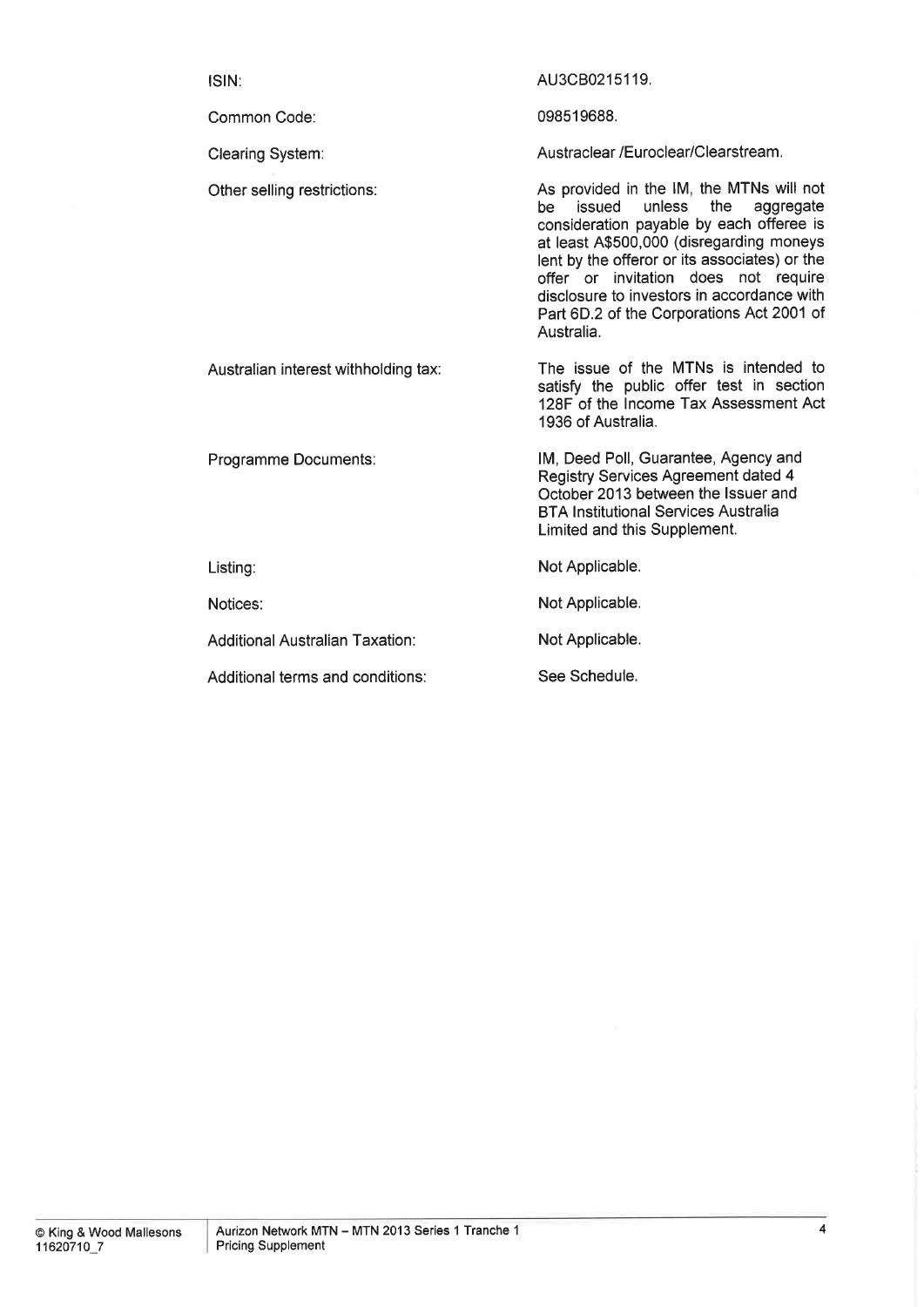### **CONFIRMED**

## AURIZON NETWORK PTY LTD

| By: |                   |  |
|-----|-------------------|--|
|     | Authorised Person |  |

Date: 21 October 2013.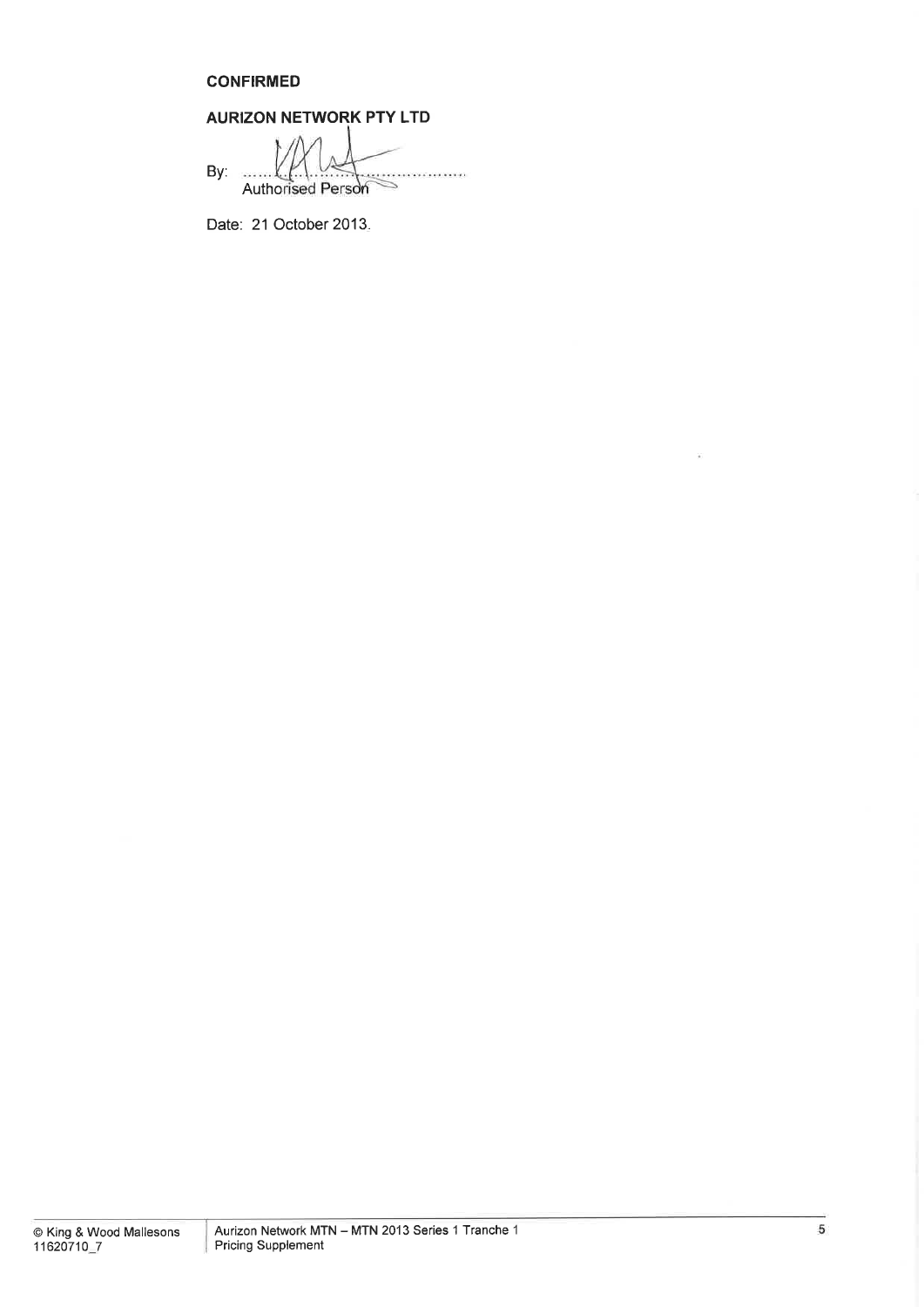### **Schedule to Pricing Supplement**

### I Guarantors

The lssuer must ensure that:

- (a) at all times the total consolidated assets of the Obligor Group equals or exceeds 90% of the value of total consolidated assets of the Network Recourse Group;
- (b) the Consolidated EBITDA of the Obligor Group for each financial year equals or exceeds 90% of the value of the Consolidated EBITDA of the Network Recourse Group for that financial year; and
- (c) each Guarantor is a wholly owned Subsidiary of the lssuer and is not an Excluded Subsidiary.

Further, the lssuer undertakes that it shall not effect a release of any Guarantor from the Guaranîee unless following the release, the remaining Obligors will continue to satisfy the above requirements.

Where:

"Borrowings" means, at any time, the aggregate at that time of the outstanding principal, capital or nominal amount and any fixed or minimum premium payable on repayment, prepayment or redemption of any indebtedness for or in respect of Finance Debt.

"Consolidated EBIT" means, for any period, the consolidated operating profits of the Obligor Group for that period:

- (a) before deducting any Consolidated Net Finance Charges; and
- (b) before taking into account any items treated as exceptional or extraordinary items;

in each case, to the extent added, deducted or taken into account (as the case may be) for the purposes of determining the profits of the Obligor Group from ordinary activities before taxation.

"Consolidated EBITDA" means, for any period, Consolidated EBIT for that period before deducting any amount attributable to amortisation of goodwill or depreciation of tangible assets.

"Consolidated Net Finance Charges" means, for any period, the aggregate amount of interest and amounts in the nature of interest, commission, fees, discounts, prepayment penalties or premiums, and other finance payments in respect of Borrowings whether accrued, paid or payable and whether or not capitalised by any member of the Obligor Group in respect of that period:

- (a) excluding any such obligations owed to any other member of the Obligor Group;
- (b) including the interest element of leasing and hire purchase payments;
- (c) including any amounts paid, payable or accrued by any member of the obligor Group to counterparties under any interest rate hedging instrument;
- (d) deducting any amounts paid, payable or accrued by counterparties to any member of the Obligor öroup'under any interest rate hedging instrument; and
- (e) deducting any interest paid, payable or accrued to the benefit of any member of the Obligor Group on any deposit or bank account.